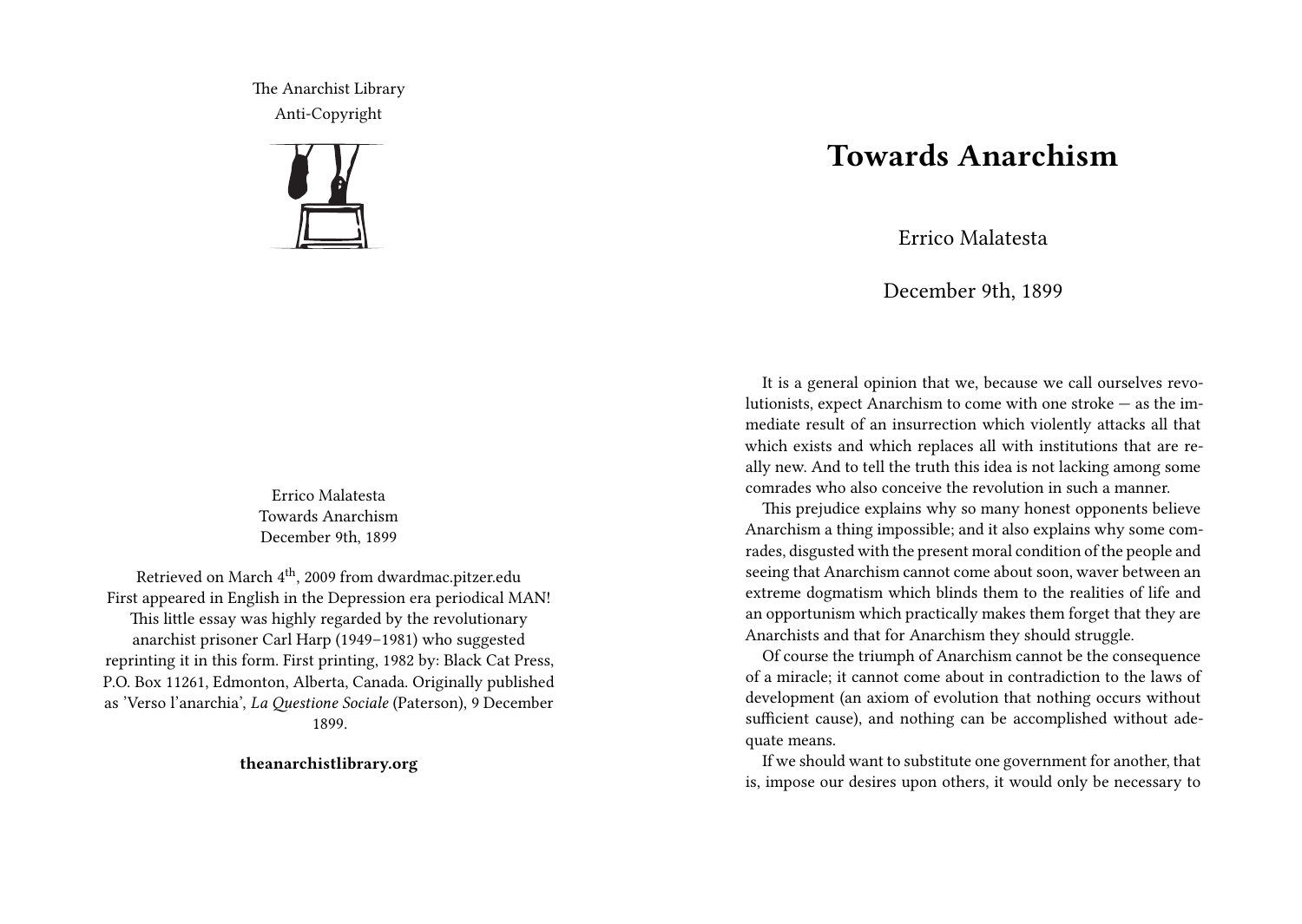combine the material forces needed to resist the actual oppressors and put ourselves in their place.

But we do not want this; we want Anarchism which is a society based on free and voluntary accord — a society in which no one can force his wishes on another and in which everyone can do as he pleases and together all will voluntarily contribute to the wellbeing of the community. But because of this Anarchism will not have definitively and universally triumphed until all men will not only not want to be commanded but will not want to command; nor will Anarchism have succeeded unless they will have understood the advantage of solidarity and know how to organise a plan of social life wherein there will no longer be traces of violence and imposition. And as the conscience, determination, and capacity of men continuously develop and find means of expression in the gradual modification of the new environment and in the realisation of the desires in proportion to their being formed and becoming imperious, so it is with Anarchism; Anarchism cannot come but little by little slowly, but surely, growing in intensity and extension.

Therefore, the subject is not whether we accomplish Anarchism today, tomorrow, or within ten centuries, but that we walk towards Anarchism today, tomorrow, and always.

Anarchism is the abolition of exploitation and oppression of man by man, that is, the abolition of private property and government; Anarchism is the destruction of misery, of superstitions, of hatred. Therefore, every blow given to the institutions of private property and to the government, every exaltation of the conscience of man, every disruption of the present conditions, every lie unmasked, every part of human activity taken away from the control of the authorities, every augmentation of the spirit of solidarity and initiative, is a step towards Anarchism.

The problem lies in knowing how to choose the road that really approaches the realisation of the ideal and in not confusing the real progress with hypocritical reforms. For with the pretext of obtaining immediate ameliorations these false reforms tend to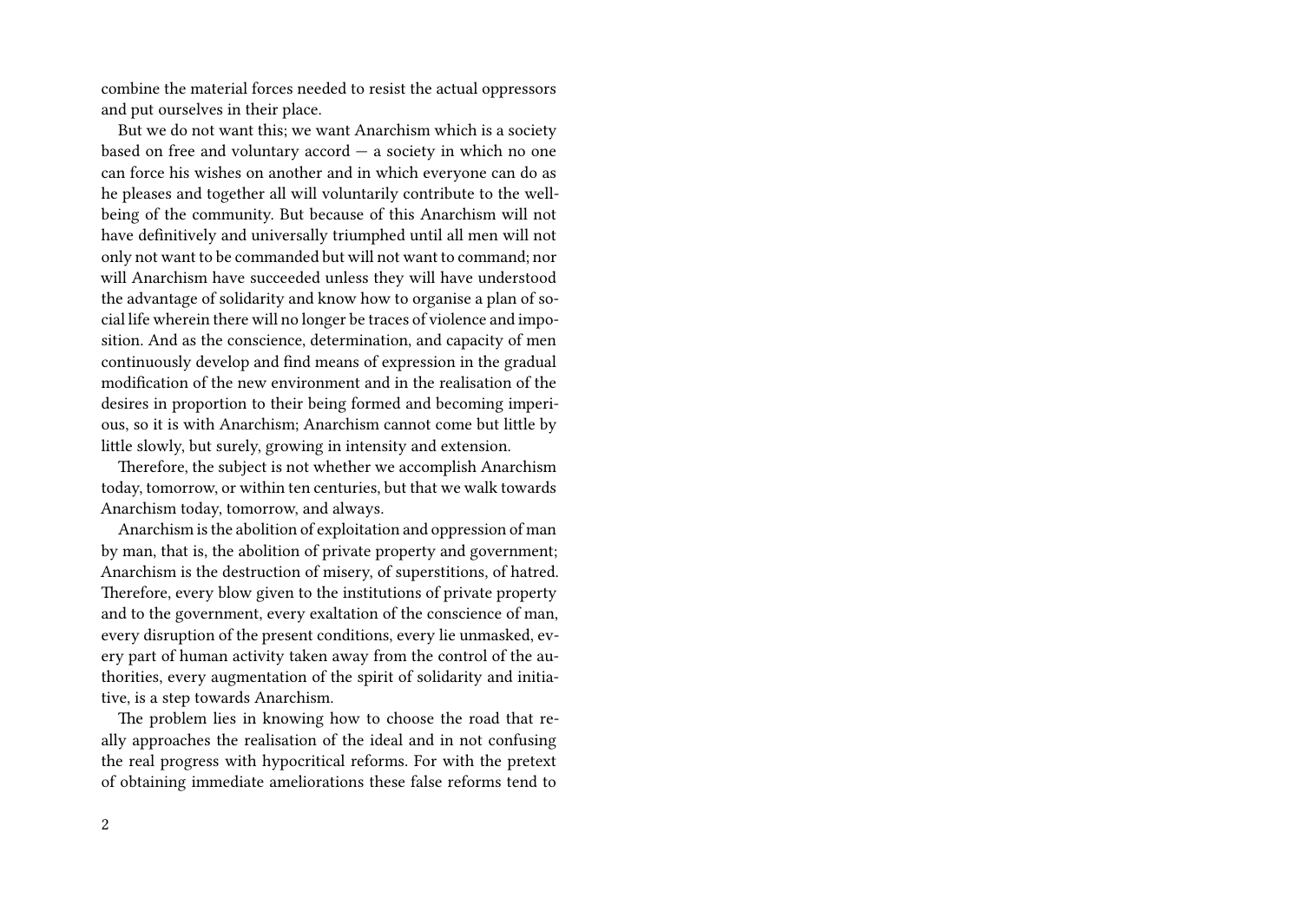distract the masses from the struggle against authority and capitalism; they serve to paralyse their actions and make them hope that something can be attained through the kindness of the exploiters and governments. The problem lies in knowing how to use the little power we have — that we go on achieving, in the most economical way, more prestige for our goal.

There is in every country a government which, with brutal force, imposes its laws on all; it compels all to be subjected to exploitation and to maintain, whether they like it or not, the existing institutions. It forbids the minority groups to actuate their ideas, and prevents the social organisations in general from modifying themselves according to, and with, the modifications of public opinion. The normal peaceful course of evolution is arrested by violence, and thus with violence it is necessary to reopen that course. It is for this reason that we want a violent revolution today; and we shall want it always  $-$  so long as man is subject to the imposition of things contrary to his natural desires. Take away the governmental violence and ours would have no reason to exist.

We cannot as yet overthrow the prevailing government; perhaps tomorrow from the ruins of the present government we cannot prevent the arising of another similar one. But this does not hinder us, nor will it tomorrow, from resisting whatever form of authority refusing always to submit to its laws whenever possible, and constantly using force to oppose force.

Every weakening of whatever kind of authority, each accession of liberty will be a progress towards Anarchism; always it should be conquered — never asked for; always it should serve to give us greater strength in the struggle; always it should make us consider the state as an enemy with whom we should never make peace; always it should make us remember well that the decrease of the ills produced by the government consists in the decrease of its attributions and powers, and the resulting terms should be determined not by those who governed but by those were governed. By government we mean any person or group of persons in the state, country,